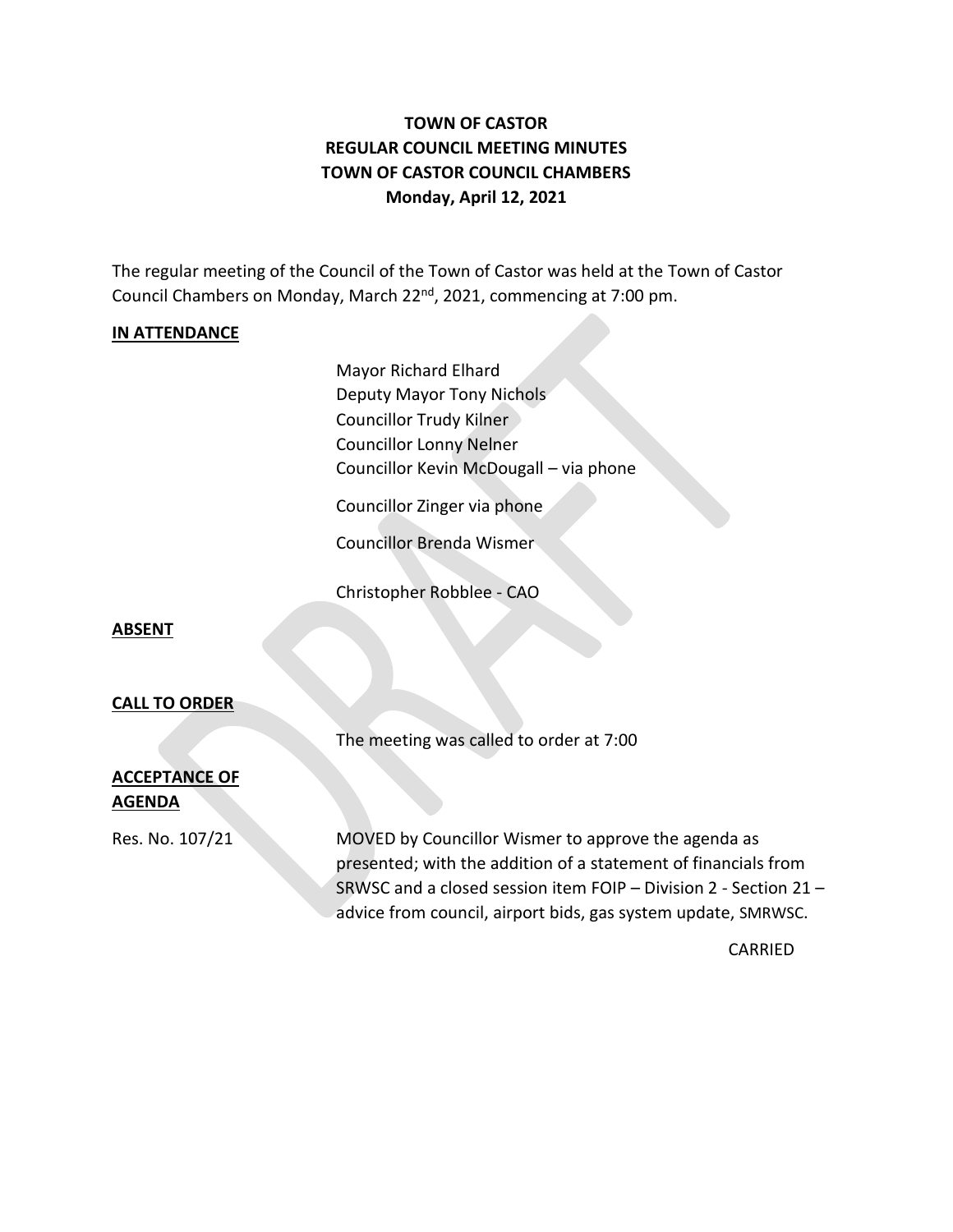| <b>APPROVAL OF</b><br><b>MINUTES</b> |                                                                                                                                                                                          |                |
|--------------------------------------|------------------------------------------------------------------------------------------------------------------------------------------------------------------------------------------|----------------|
| Res. No. 108/21                      | MOVED by Councillor Nichols that the minutes of the regular<br>meeting of council held on March 22 <sup>nd</sup> , 2021 be approved.                                                     |                |
|                                      |                                                                                                                                                                                          | CARRIED        |
| <b>DELEGATION</b>                    |                                                                                                                                                                                          |                |
|                                      |                                                                                                                                                                                          |                |
| <b>FINANCIAL REPORTS</b>             |                                                                                                                                                                                          |                |
|                                      |                                                                                                                                                                                          |                |
| Res. No. 109/21                      | MOVED by Councillor Nelner that account numbers 26947-26979<br>be approved for payment and that the list of Accounts be marked<br>Schedule "A" and attached to these minutes of Council. |                |
|                                      |                                                                                                                                                                                          | <b>CARRIED</b> |
| Res. No. 110/21                      | MOVED by Councillor Kilner to accept the interim budget as<br>presented.                                                                                                                 |                |
|                                      |                                                                                                                                                                                          | <b>CARRIED</b> |
| Res. No. 111/21                      | MOVED by Councillor Wismer to accept the water reconciliation<br>as presented.                                                                                                           |                |
|                                      |                                                                                                                                                                                          | <b>CARRIED</b> |
|                                      |                                                                                                                                                                                          |                |
| <b>CORRESPONDENCE</b>                |                                                                                                                                                                                          |                |
| Res. No. 112/21                      | MOVED by Councillor McDougall to send a letter of support to<br>Paintearth adult learning.                                                                                               |                |
|                                      |                                                                                                                                                                                          | CARRIED        |
| Res. No. 113/21                      | MOVED by Councillor Nichols that council proclaim May 16-22 as<br>public works week.                                                                                                     |                |
|                                      |                                                                                                                                                                                          | CARRIED        |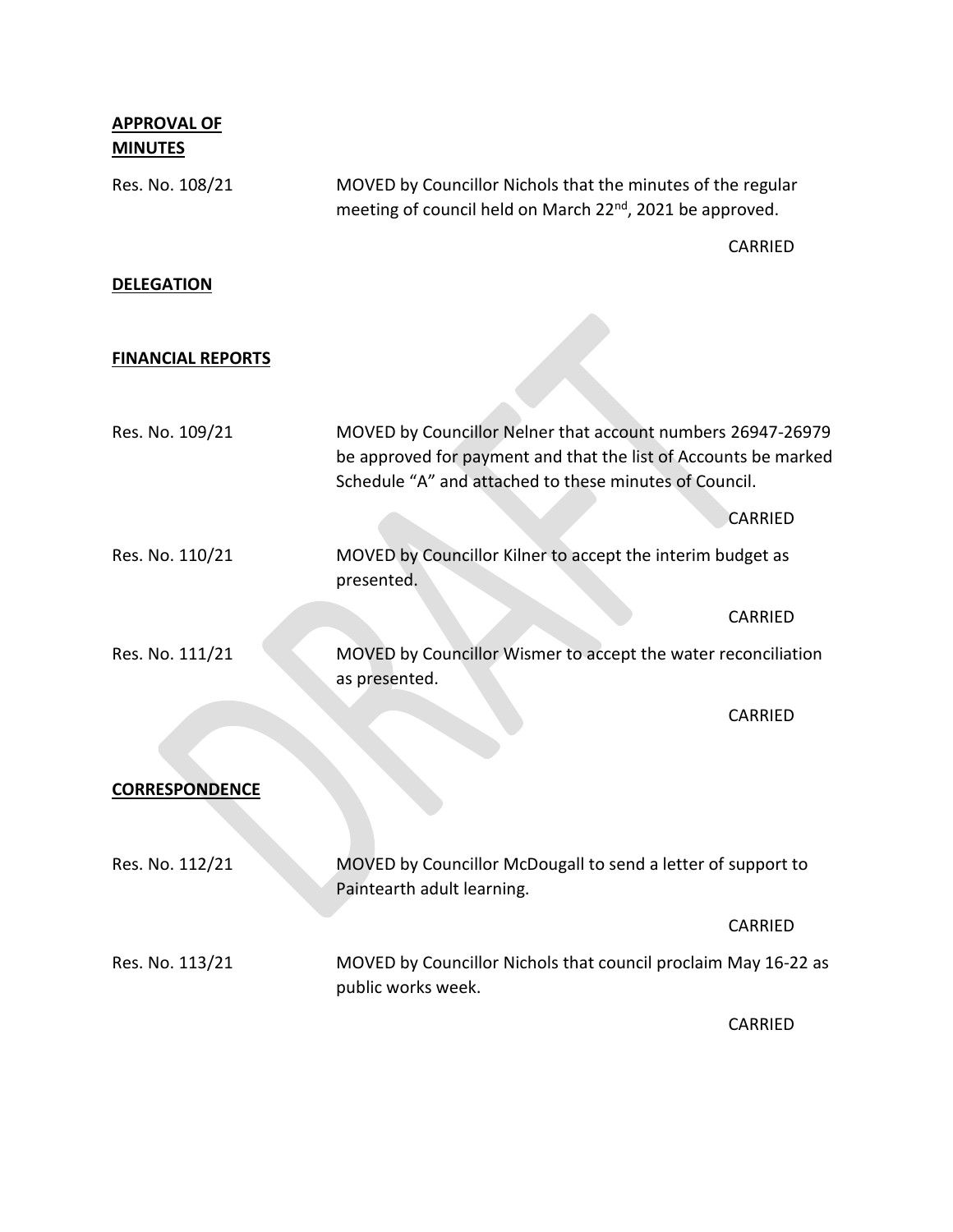## **BYLAW**

| Res. No. 114/21          | MOVED by Councillor Kilner to give second reading to Bylaw<br>#1084 - Utility Bylaw               |                |
|--------------------------|---------------------------------------------------------------------------------------------------|----------------|
|                          |                                                                                                   | CARRIED        |
| Res. No. 115/21          | MOVED by Councillor Nichols to give third and final reading to<br>Bylaw #1084 - Utility Bylaw     |                |
|                          |                                                                                                   | CARRIED        |
|                          |                                                                                                   |                |
| <b>BUSINESS</b>          |                                                                                                   |                |
| Res No. 116/21           | MOVED by Nichols to create a policy for vehicle maintenance.                                      |                |
|                          |                                                                                                   | CARRIED        |
| Res No. 117/21           | MOVED by Nelner to receive it for information SMRWSC financial<br>record                          |                |
|                          |                                                                                                   | CARRIED        |
| <b>COMMITTEE REPORTS</b> |                                                                                                   |                |
|                          |                                                                                                   |                |
| Res. No. 118/21          | MOVED by Councillor Nichols to accept the Councillor reports for<br>information.                  |                |
|                          |                                                                                                   | <b>CARRIED</b> |
| Res. No 119/21           | MOVED by Wismer to approve the motions made by recreation<br>committee on April 6 <sup>th</sup> . |                |
| Res. No. 120/21          | MOVED by Councillor Wismer to accept the C.A.O. report for<br>information.                        |                |
|                          |                                                                                                   | CARRIED        |